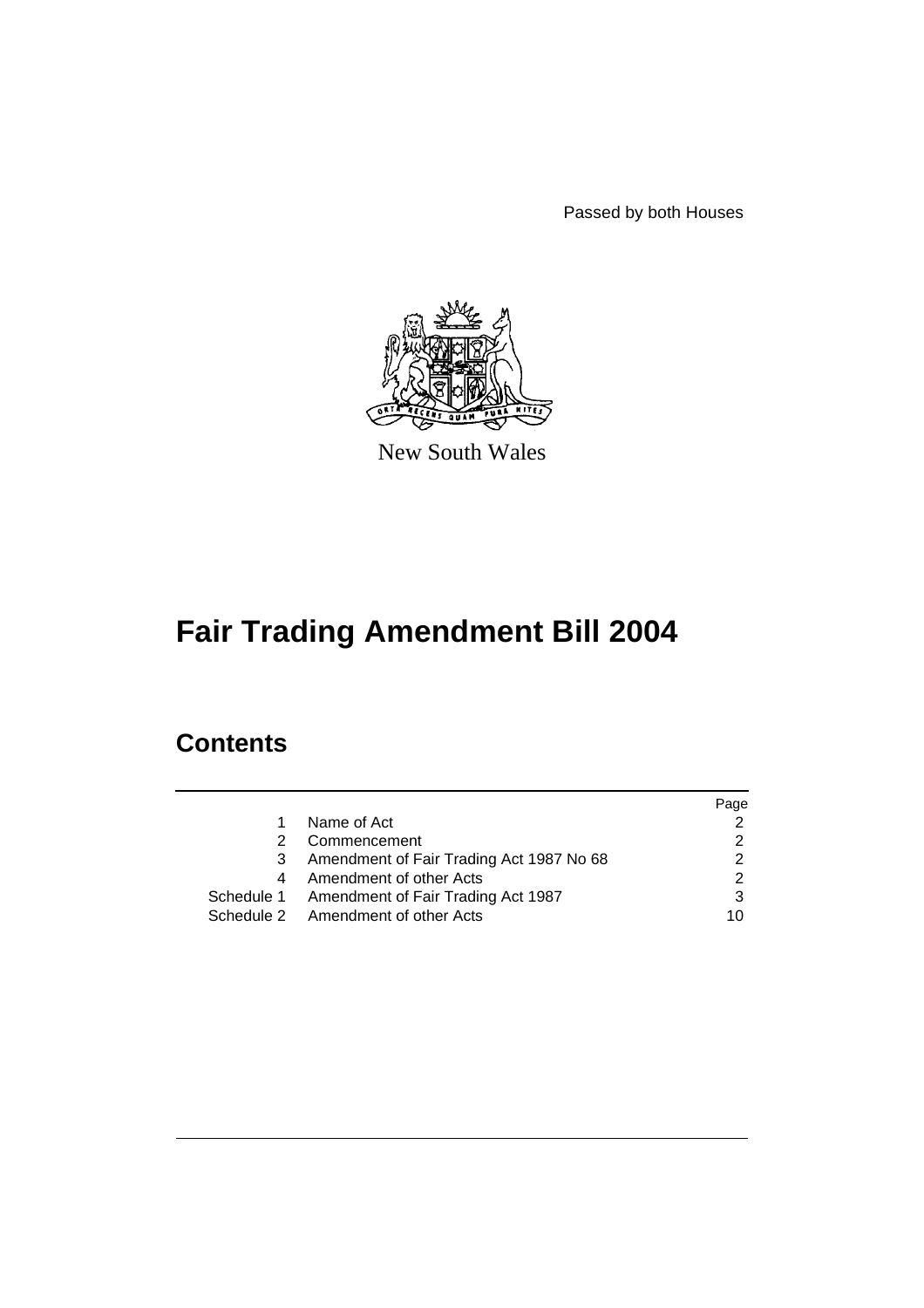*I certify that this PUBLIC BILL, which originated in the LEGISLATIVE ASSEMBLY, has finally passed the LEGISLATIVE COUNCIL and the LEGISLATIVE ASSEMBLY of NEW SOUTH WALES.*

> *Clerk of the Legislative Assembly. Legislative Assembly, Sydney, , 2004*



New South Wales

# **Fair Trading Amendment Bill 2004**

Act No , 2004

An Act to amend the *Fair Trading Act 1987* to make further provision with respect to the powers of investigators, the exchange of information and the regulation of pyramid selling schemes; and for other purposes.

*I have examined this Bill, and find it to correspond in all respects with the Bill as finally passed by both Houses.*

*Chairman of Committees of the Legislative Assembly.*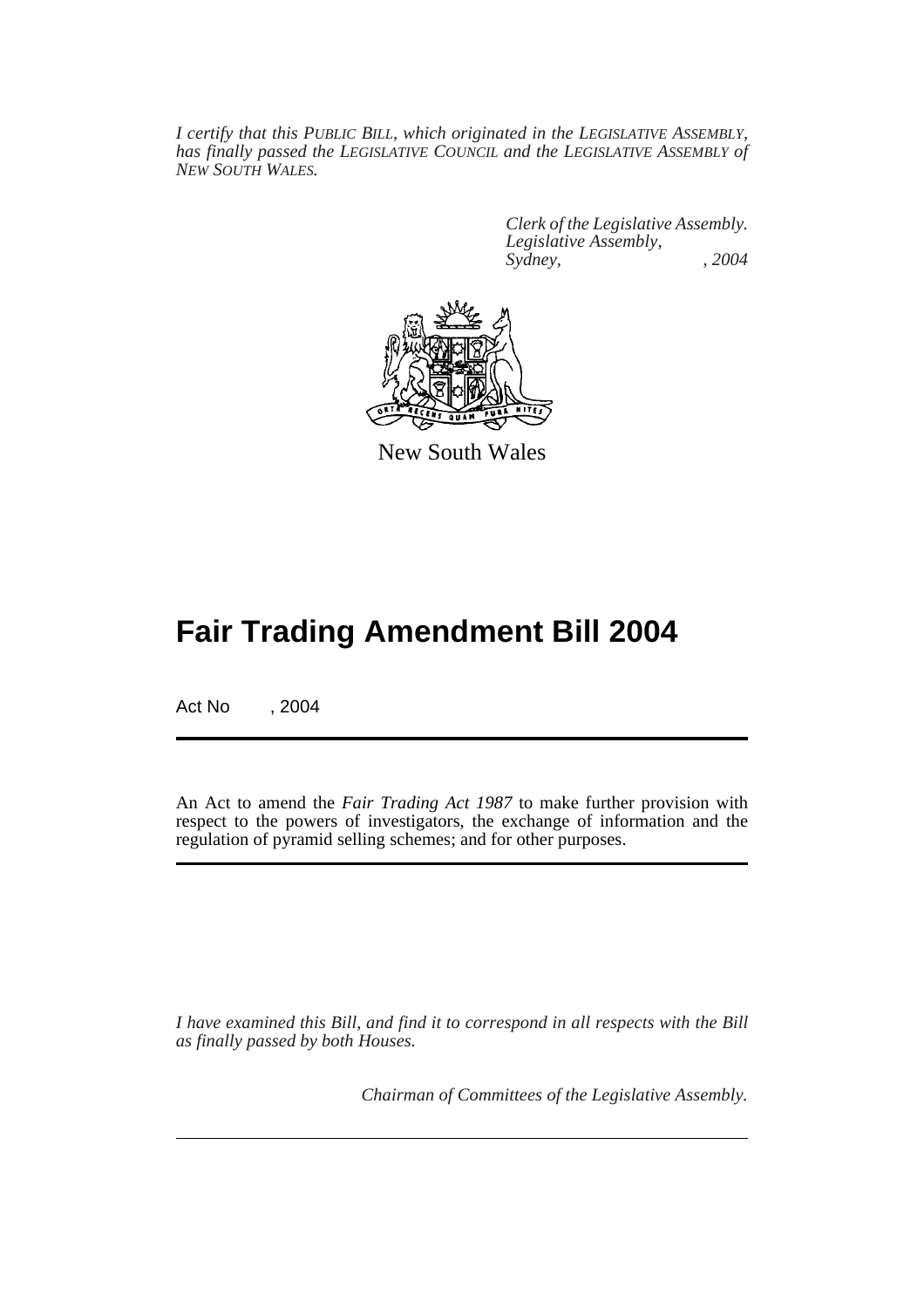# **The Legislature of New South Wales enacts:**

# **1 Name of Act**

This Act is the *Fair Trading Amendment Act 2004*.

# **2 Commencement**

This Act commences on a day or days to be appointed by proclamation.

# **3 Amendment of Fair Trading Act 1987 No 68**

The *Fair Trading Act 1987* is amended as set out in Schedule 1.

# **4 Amendment of other Acts**

Each Act specified in Schedule 2 is amended as set out in that Schedule.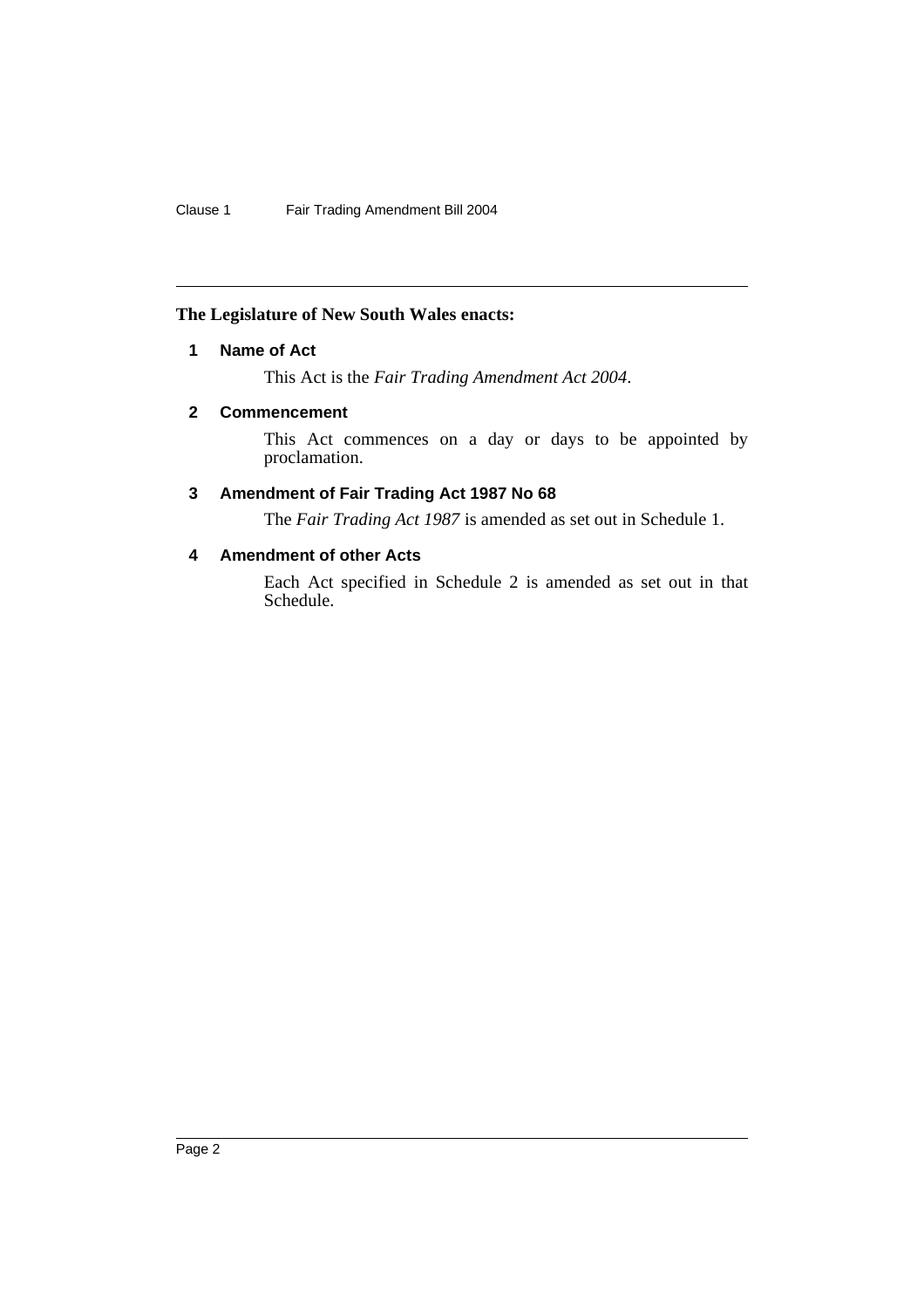Amendment of Fair Trading Act 1987 Schedule 1

# **Schedule 1 Amendment of Fair Trading Act 1987**

(Section 3)

# **[1] Section 9A**

Insert after section 9:

# **9A Exchange of information**

- (1) The Director-General may enter into an arrangement (an *information sharing arrangement*) with a relevant agency for the purposes of sharing or exchanging information held by the Director-General and the agency.
- (2) The information to which an information sharing arrangement may relate is limited to the following:
	- (a) information concerning investigations, law enforcement, assessment of complaints, licensing or disciplinary matters,
	- (b) probity assessments and reference checks concerning persons who provide, or propose to provide, goods or services to consumers,
	- (c) any other information affecting the interests of consumers.
- (3) Under an information sharing arrangement, the Director-General and the relevant agency are, despite any other Act or law of the State, authorised:
	- (a) to request and receive information held by the other party to the arrangement, and
	- (b) to disclose information to the other party,

but only to the extent that the information is reasonably necessary to assist in the exercise of functions under this Act (or any other Act administered by the Minister for Fair Trading, whether solely or jointly with another Minister) or the functions of the relevant agency concerned.

- (4) The Director-General may also (whether as part of an information sharing arrangement or otherwise):
	- (a) refer any matter (including any complaint) with respect to fair trading or that affects the interests of consumers to a fair trading agency or law enforcement agency, and
	- (b) receive any such matter from a fair trading agency or law enforcement agency, and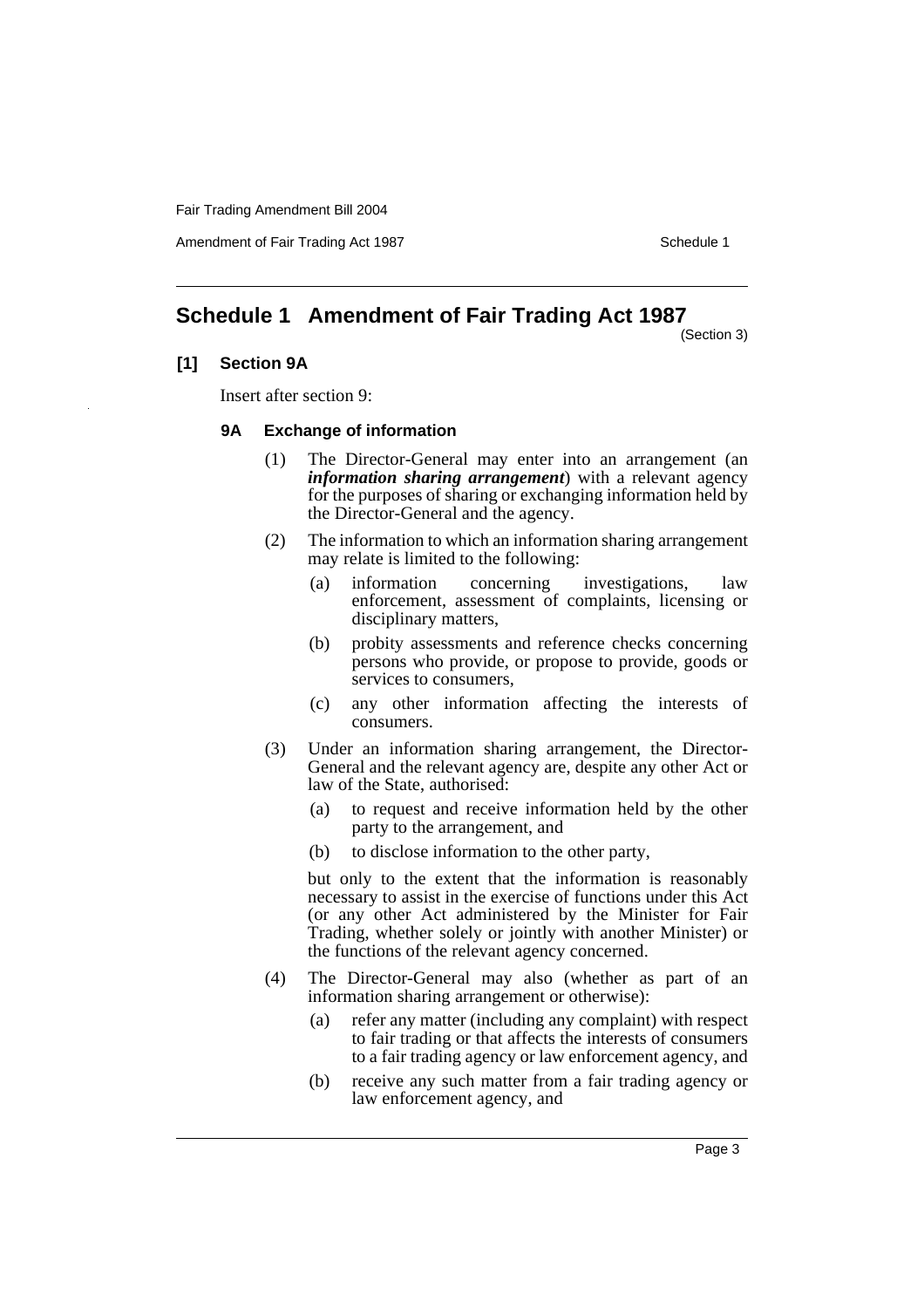- (c) conduct a joint investigation into any such matter with a fair trading agency or law enforcement agency.
- (5) Any such fair trading agency or law enforcement agency is, despite any other Act or law of the State, authorised to refer such a matter to the Director-General or to conduct an investigation into the matter jointly with the Director-General.
- (6) This section does not limit:
	- (a) the functions that may be exercised by the Director-General under section 9, or
	- (b) the operation of any other Act under which a relevant agency is authorised or required to disclose information to another person or body.
- (7) In this section:

*fair trading agency* means an agency of the State, or of the Commonwealth, another State or Territory or an overseas jurisdiction, that exercises functions under an enactment with respect to fair trading.

## *law enforcement agency* means:

- (a) NSW Police or the police force of another State or Territory or of an overseas jurisdiction, or
- (b) the Australian Federal Police, or
- (c) the New South Wales Crime Commission, or
- (d) the Australian Crime Commission, or
- (e) any other authority or person responsible for the investigation or prosecution of offences against the laws of the State or of the Commonwealth, another State or Territory or an overseas jurisdiction.

#### *relevant agency* means:

- (a) a fair trading agency, or
- (b) a law enforcement agency, or
- (c) any other agency of the State or of the Commonwealth, another State or Territory or an overseas jurisdiction, or
- (d) any other person or body that exercises functions, in the public interest, that involve protecting the interests of consumers.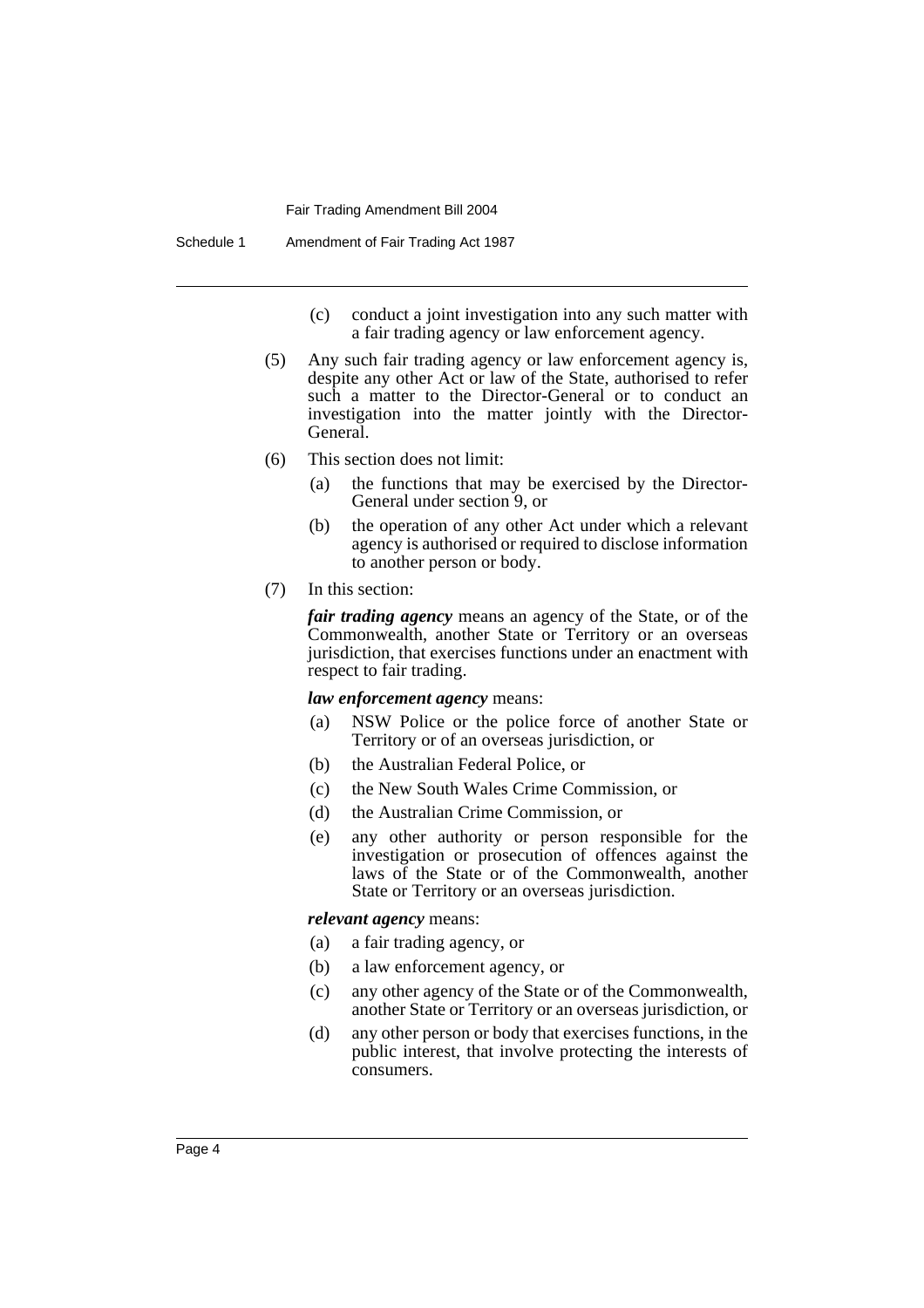Amendment of Fair Trading Act 1987 Schedule 1

# **[2] Section 18 Office and identification of investigator**

Insert ", 19A" after "section 19" in section 18 (2).

# **[3] Section 19A**

Insert after section 19:

## **19A Powers of search and seizure under search warrant**

(1) In this section:

*authorised justice* means an authorised justice within the meaning of the *Search Warrants Act 1985*.

*place* includes a vehicle, vessel or aircraft.

- (2) An investigator may apply to an authorised justice for the issue of a search warrant if the investigator believes on reasonable grounds that there is evidence of a contravention of a provision of this Act on any place or land.
- (3) An authorised justice to whom such an application is made may, if satisfied that there are reasonable grounds for doing so, issue a search warrant authorising any investigator:
	- (a) to enter the place or land specified in the warrant, and
	- (b) to search for evidence of a contravention of a provision of this Act, and
	- (c) to exercise the powers of an investigator under subsection  $(4)$ .
- (4) An investigator executing a search warrant issued under this section may:
	- (a) examine anything (whether or not specified in the warrant) that the investigator believes on reasonable grounds may provide evidence of a contravention of a provision of this Act, and
	- (b) seize anything (whether or not specified in the warrant) that the investigator believes on reasonable grounds is connected with a contravention of a provision of this Act.
- (5) The power to seize anything that is connected with a contravention of a provision of this Act includes a power to seize anything that will provide evidence of the contravention.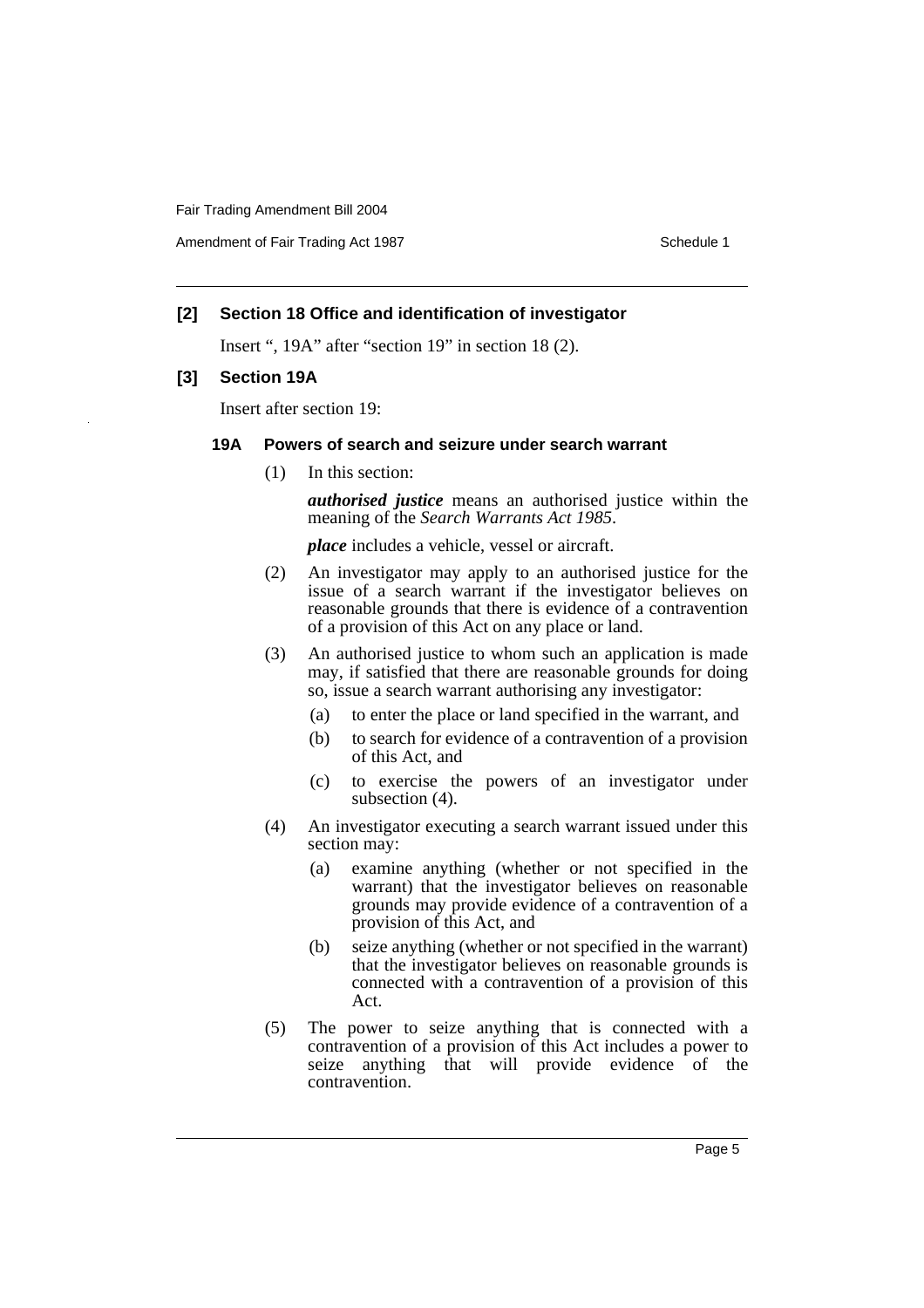Schedule 1 Amendment of Fair Trading Act 1987

- (6) Anything seized by an investigator under the authority of a search warrant issued under this section must be returned to the person who had lawful possession of the thing before it was seized if its retention as evidence in proceedings for an offence against this or any other Act is not required.
- (7) Part 3 of the *Search Warrants Act 1985* applies to a search warrant issued under this section.
- (8) Nothing in this section limits any of the other functions that may be exercised by an investigator under this Division.

# **[4] Section 56 Pyramid selling etc**

Omit the section.

**[5] Part 5D**

Insert after Part 5C:

# **Part 5D Pyramid selling**

## **60S Definitions**

In this Part:

*new participant*, in a pyramid selling scheme, includes a person who has applied, or been invited, to participate in the scheme.

*participant* in a pyramid selling scheme means a person who participates in the scheme.

*participate* in a pyramid selling scheme means:

- (a) establish or promote the scheme (whether alone or together with another person), or
- (b) take part in the scheme in any capacity (whether or not as an employee or agent of a person who establishes or promotes the scheme, or otherwise takes part in the scheme).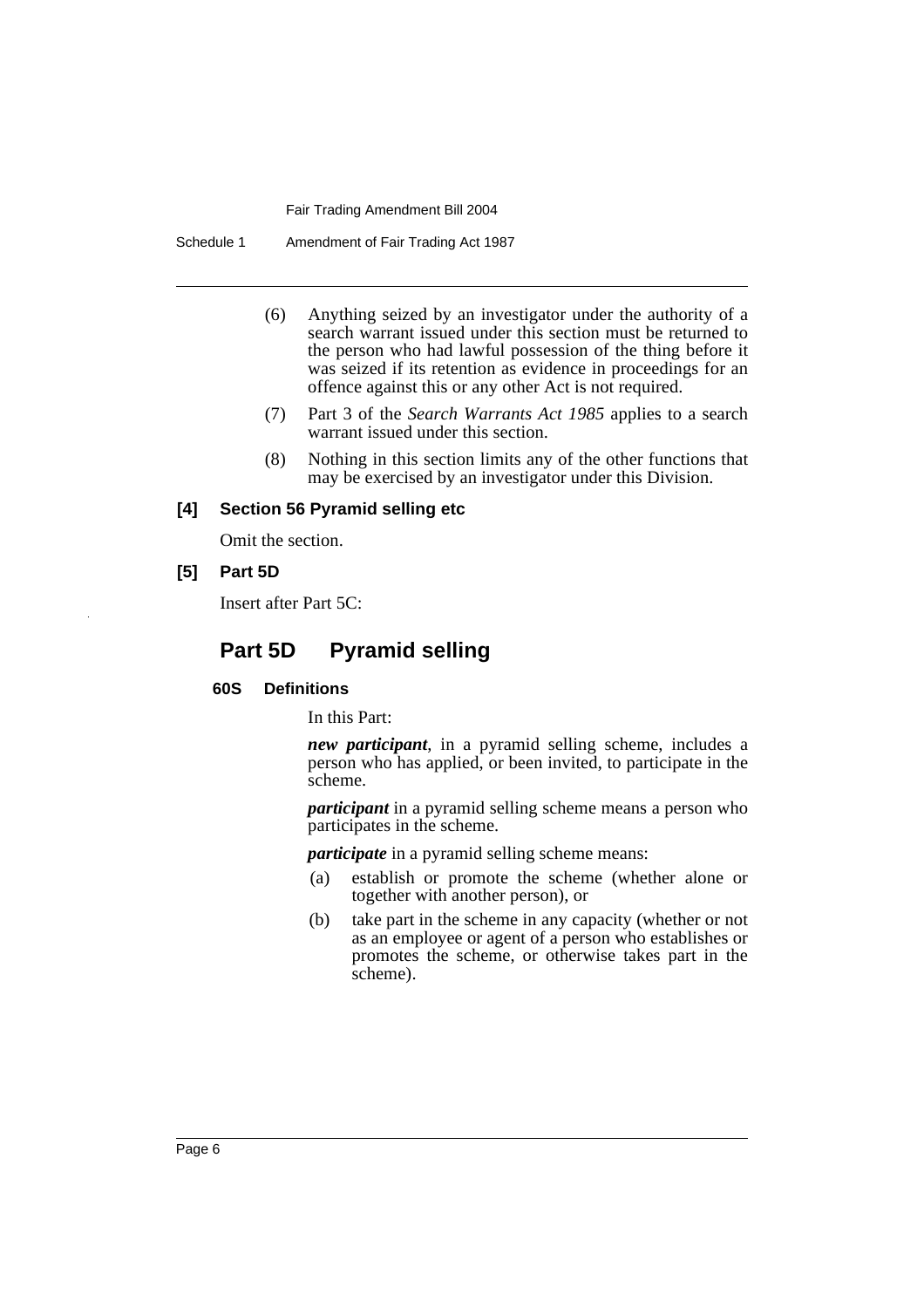Amendment of Fair Trading Act 1987 Schedule 1

*payment*, to a person or received by a person, means:

- (a) the provision of a financial or non-financial benefit to or for the benefit of the person, or
- (b) the provision of a financial or non-financial benefit partly to or for the benefit of the person, and partly to or for the benefit of someone else.

*pyramid selling scheme*—see section 60T.

## **60T Meaning of "pyramid selling scheme"**

- (1) For the purposes of this Part, a *pyramid selling scheme* is a scheme that has both of the following characteristics:
	- (a) to take part in the scheme, some or all new participants must make a payment (a *participation payment*) to another participant or participants in the scheme,
	- (b) the participation payments are entirely or substantially induced by the prospect held out to new participants that they will be entitled to a payment (a *recruitment payment*) in relation to the introduction to the scheme of further new participants.
- (2) A scheme may be a pyramid selling scheme:
	- (a) no matter who holds out to new participants the prospect of entitlement to recruitment payments, and
	- (b) no matter who is to make recruitment payments to new participants, and
	- (c) no matter who is to make introductions to the scheme of further new participants.
- (3) A scheme may be a pyramid selling scheme even if it has any or all of the following characteristics:
	- (a) the participation payments may (or must) be made after the new participants begin to take part in the scheme,
	- (b) making a participation payment is not the only requirement for taking part in the scheme,
	- (c) the holding out of the prospect of entitlement to recruitment payments does not give any new participant a legally enforceable right,
	- (d) arrangements for the scheme are not recorded in writing (whether entirely or partly),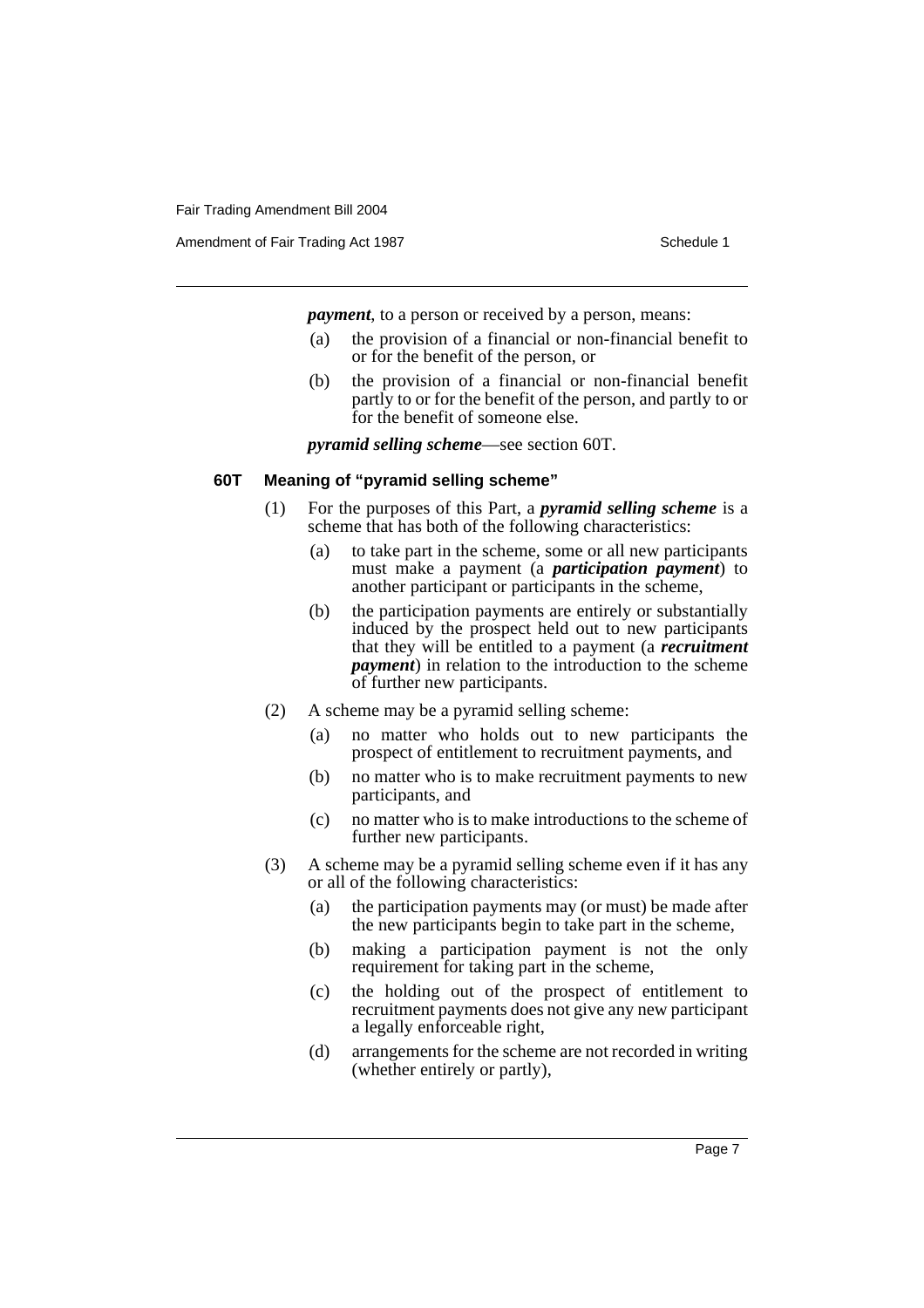Schedule 1 Amendment of Fair Trading Act 1987

- (e) the scheme involves the marketing of goods or services (or both).
- (4) In deciding whether a scheme that involves the marketing of goods or services (or both) is a pyramid selling scheme, a court may have regard to the following matters in working out whether participation payments under the scheme are entirely or substantially induced by the prospect held out to new participants of entitlement to recruitment payments:
	- (a) the extent to which the participation payments bear a reasonable relationship to the value of the goods or services that participants are entitled to be supplied under the scheme (as assessed, if appropriate, by reference to the price of comparable goods or services available elsewhere),
	- (b) the emphasis given in the promotion of the scheme to the entitlement of participants to the supply of goods and services by comparison with the emphasis given to their entitlement to recruitment payments.
- (5) Subsection (4) does not limit the matters to which the court may have regard in deciding whether participation payments are entirely or substantially induced by the prospect held out to new participants of entitlement to recruitment payments.

## **60U Prohibition on participating in pyramid selling scheme**

- (1) A person must not participate in a pyramid selling scheme.
- (2) A person must not induce, or attempt to induce, a person to participate in a pyramid selling scheme.

# **[6] Sections 62 (6), 65 (1) (a), 66 (1) (a) (i), 67, 71 (1) and 72 (1)–(4)**

Insert ", 5D" after "5C" wherever occurring.

## **[7] Sections 68 (1) and 69**

Omit "or 5C" wherever occurring. Insert instead ", 5C or 5D".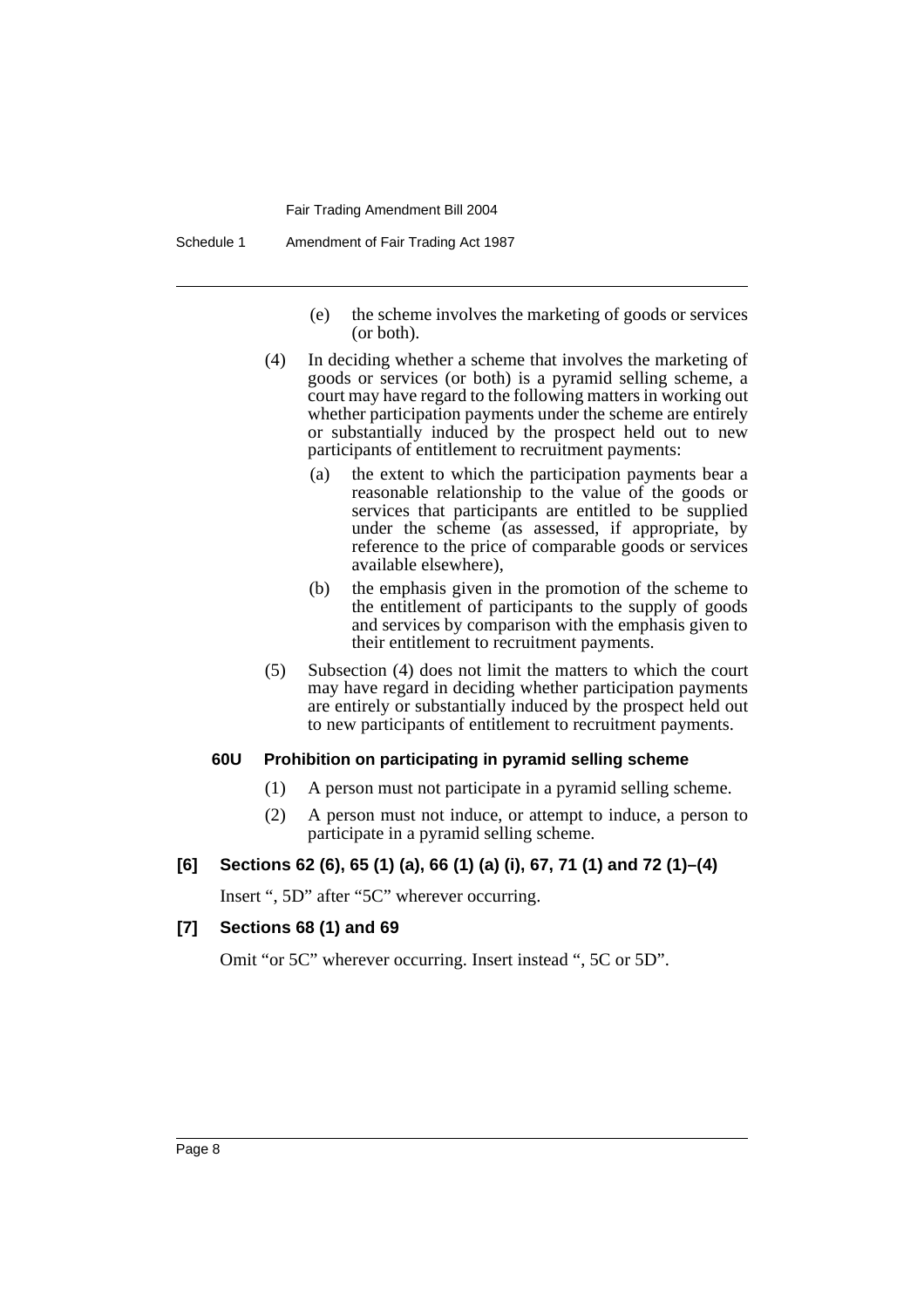Amendment of Fair Trading Act 1987 Schedule 1

# **[8] Section 71 Defences**

Omit section 71 (1) (a) and (b). Insert instead:

(a) that the contravention in respect of which the proceedings were instituted was caused by a reasonable mistake of fact, including a mistake of fact caused by reasonable reliance on information supplied by another person, or

# **[9] Section 71 (2)**

Omit " $(b)$  and  $(c)$ ".

# **[10] Schedule 5 Savings and transitional provisions**

Insert after clause 11D:

# **11E Fair Trading Amendment Act 2004**

- (1) In this clause, *amending Act* means the *Fair Trading Amendment Act 2004*.
- (2) Part 5D, as inserted by the amending Act, applies only to conduct engaged in after the commencement of that Part.
- (3) Section 71 (1) (a), as substituted by the amending Act, applies only in relation to a contravention that occurs after the commencement of that amendment.

# **[11] Schedule 5, clause 12 (1)**

Insert at the end of the subclause:

*Fair Trading Amendment Act 2004*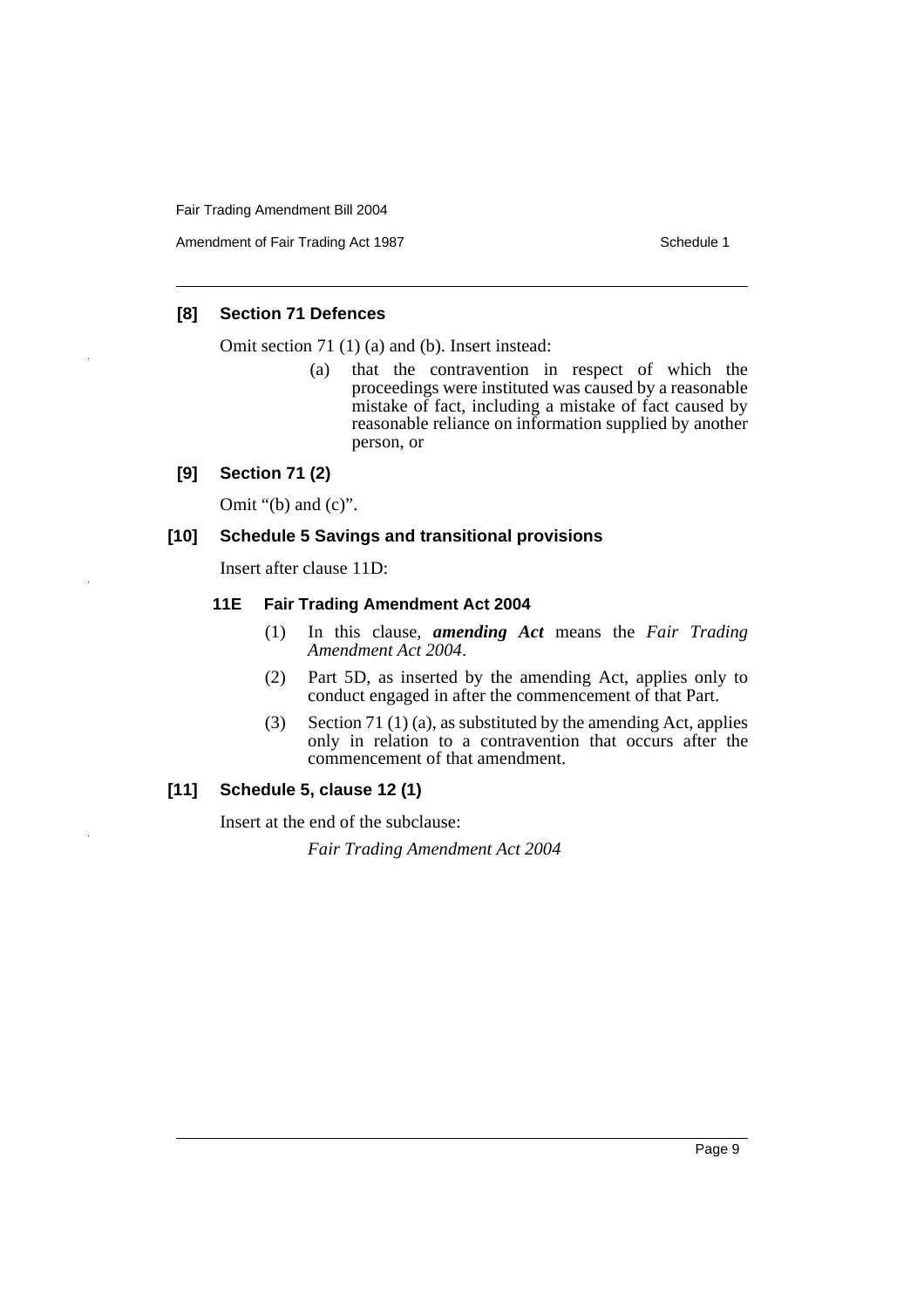# **Schedule 2 Amendment of other Acts**

(Section 4)

# **2.1 Law Enforcement (Powers and Responsibilities) Act 2002 No 103**

# **[1] Schedule 2 Search warrants under other Acts**

Insert in alphabetical order:

*Fair Trading Act 1987*, section 19A

# **[2] Schedule 4 Amendments of other Acts and instrument**

Insert after Schedule 4.33:

# **4.33A Fair Trading Act 1987 No 68**

# **[1] Section 19A Powers of search and seizure under search warrant**

Omit the definition of *authorised justice* from section 19A (1).

Insert instead:

*authorised officer* has the same meaning as in the *Law Enforcement (Powers and Responsibilities) Act 2002*.

# **[2] Section 19A (2) and (3)**

Omit "authorised justice" wherever occurring.

Insert instead "authorised officer".

# **[3] Section 19A (7)**

Omit "Part 3 of the *Search Warrants Act 1985*".

Insert instead "Division 4 of Part 5 of the *Law Enforcement (Powers and Responsibilities) Act 2002*".